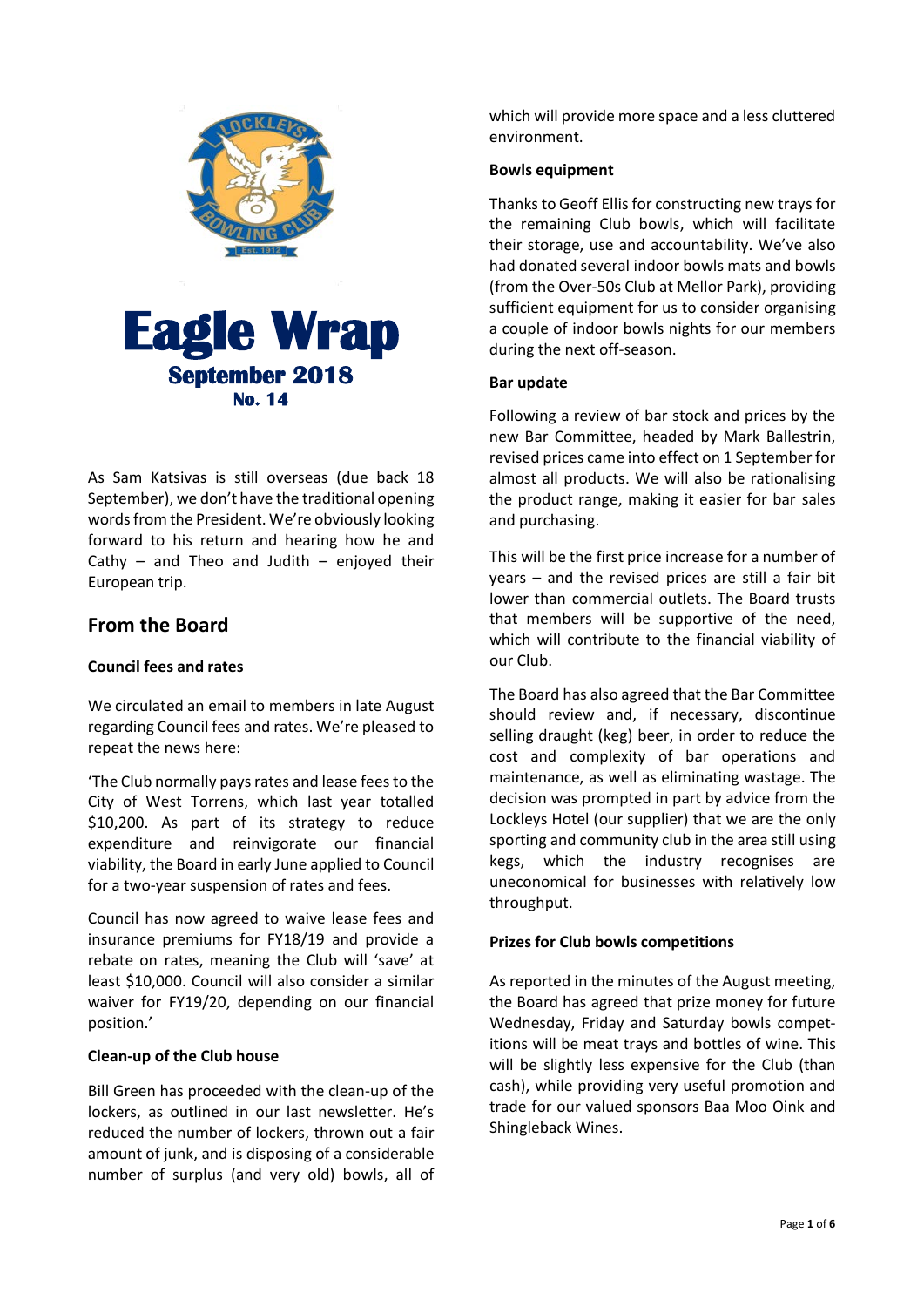#### **Club uniforms**

Further to the advice in the last newsletter, the Bowls Committee has recommended to the Board in-principle support for the introduction of new uniforms through a sponsorship arrangement involving no cost to members.

However, given both the total cost and the process of consultation needed with our members, the Board (and Bowls Committee) have agreed that a more detailed investigation is needed of the likely cost and how any introduction might be funded and progressed in collaboration with a potential sponsor. The Board reaffirms that the Club-wide introduction of new uniforms is not being contemplated for this coming season.

Separately, the Board is looking at the possibility of acquiring polo tops, to feature the Lockleys logo, which members could purchase and wear informally at bowls events etc (or just as casual wear).

**Bowls update** (from Ashley Halls, Bowls Director)

#### **Pre-season trial matches**

Trial matches are already underway for the Wednesday, Thursday and Saturday competitions. We had a good hit-out against Club Holdfast last Saturday, against some very good opposition and on some very fast greens (except for our third side, who unfortunately played on a very slow green).

The Wednesday and Thursday sides are playing internal trials this week, with the Saturday side against Walkerville, which should be a good day on their home turf. We only have two more weeks before pennants start, so please add your name to the availability list if you want to be considered.

#### **Night Owls**

The Night Owls season begins in early October, with 2500 flyers being distributed this week and next within the local area. Thanks to those who volunteered to letter-box drop these flyers and to those who've already volunteered to help run the Night Owls competition, which is hugely valuable to the Club, both in terms of revenue and a source of new pennant players.

We are, however, in urgent need of assistance in the kitchen on both Tuesday and Wednesday nights. It would involve 2 hours' work (7.30- 9.30pm) every third week, in either heating mini pies & pasties or preparing cheese & greens. If you can help, please contact Lester Todd 0400 504 527.

Details of the start dates, as well as the Night Owls' pre-season Sunday practice sessions are in the calendar (later in this newsletter).

#### **Taylor Bowls Super Challenge**

The Sunday evening competition starts on Sunday 14 October, with Lockleys hoping to nominate at least two teams (each of 10 players, plus 1-2 reserves). If you're interested in playing in this great competition, which features one singles game, one pairs, one triples and one fours, please put your name on the list on the Club notice board or talk with Ashley Halls for further information.

#### **Club championships**

Planning is already underway for this year's Club championships. One of the matters under consideration is whether to change the eligibility for the Open Fours, possibly via a draw or handicap, to encourage wider participation and a more level playing field.

#### **Club tournaments**

Planning is also underway for the Open Grand Classic (Saturday 5 January) and the Women's Classic (Sunday before the Country Carnival), with likely prize money of \$2500 and \$1500 respectively. We'll be publicising the details of both events shortly, in order to attract good fields from Adelaide and regional SA.

#### **Congratulations** (from the Secretary)

To Peter Roberts, who is currently in Newcastle for the National Bowling Arm Sides Championships, representing SA in both pairs and 4s. Well done Peter for making the 15-person State team.

Also to Ashley Halls who played for the Heysen Comets in the grand final of the SA Super League this past Sunday at Salisbury, where they defeated the South Eastern Spartans in a close and very exciting game. Ashley won his singles match in convincing style, withstanding a late move by his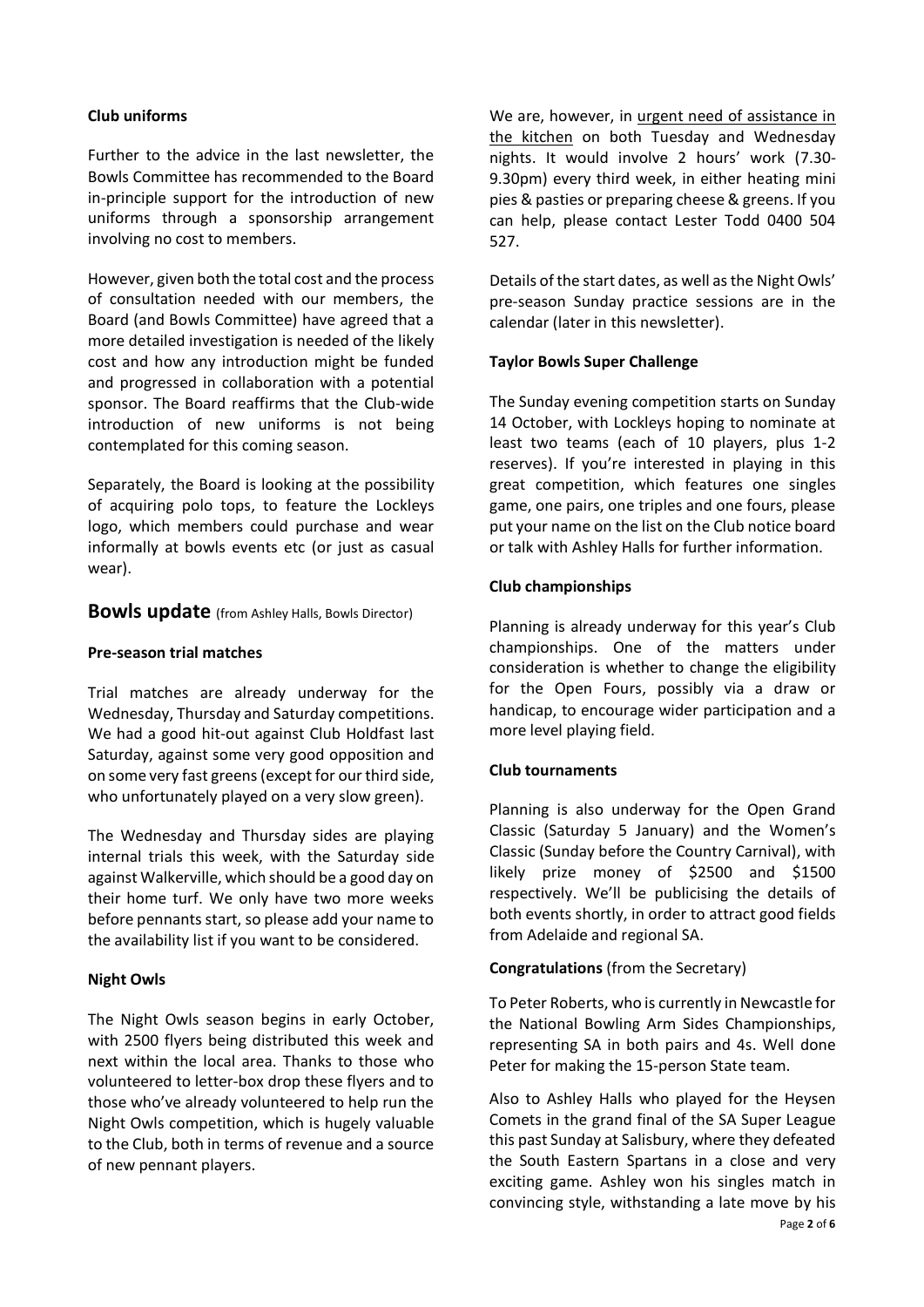opponent. It then became a close tussle between the pairs and triples, with the result going down to the final few bowls.

Ashley also won equal-second 'best & fairest' in the overall series, which is a great achievement both for him and our Club.



The winning Heysen Comets, with Ashley Halls back row far left

## **Getting to know our newer members**

Here's some information about two of our newer members, in their own words.

#### **Ian Tucker**

*I was born at Alberton and spent the first six years at Ferryden Park, before we moved to Flinders Park. I went to Flinders Park Primary and then on to Thebarton Boys Tech.*

*Growing up in the 50s and 60s, I liked to listen to my sisters' Bandstand LPs and watch my favourite TV shows, Rin Tin Tin and Fury. I was involved in a lot of sporting activities at the Western Youth Centre on Marion Road; gymnastics, football, cricket, table tennis, volleyball and, in the early 70s, judo. It was handy I had a father who was happy to be involved and take me on Saturdays and at least three nights a week. I went on to become a gymnastics instructor and was nominated and received the Keystone Award for service to the club.*

*I started work as an apprentice fitter and turner with GMH at Woodville in 1968 and continued working there until retiring 47 years later. The majority of my time was as a maintenance fitter in the Press Shop, looking after the plant and equipment (presses, spot welders, conveyors and E-coat paint shop).*

*I married Jennifer in March 1972. We purchased a block of land at Kidman Park in '74 and built and moved there the following year. We have two daughters and three grandchildren; two are here in Adelaide who we enjoy looking after during school holidays and taking on caravan trips to visit their cousin who lives in Forster in NSW.*

*Supporting my daughters, I was on the committee of the Seaview Calisthenics College and the Woodville Little Athletics. I made stage props and set up the athletics equipment on Saturday mornings. I was also team manager for my youngest daughter's hockey team at Grange.*

*My wife and I enjoy caravanning around Australia and travelling overseas, especially cruising. Our favourite holidays have been China (Great Wall and Terracotta Warriors), Egypt (pyramids and ancient temples). We would like to cruise around Japan in the future.*

#### **Mike Pearson**

*I was born in Wallaroo on the first Tuesday in November 1949, while the Melbourne Cup was running – the nurses deserted my mum to listen to the cup!!*

*I am the youngest of three siblings, my father and mother were teachers and, when I was 2, we moved to Flinders Park. I went to Findon Primary School, Findon High and Woodville High (where my father was teaching). I was mad keen on sport and played a lot of football (Aussie Rules). I was interested in girls which did affect my study at school a bit.*

*As well as school sport, I played for Kilkenny Ramblers at the same time as Malcolm Blight and Ray Huppatz, though unfortunately not as good as they were. I also played for Glenunga and tried out for Sturt. I also played Hills football for Heathfield/ Aldgate United.*

*In 1966, after finishing intermediate, I decided that a trade would be a good thing, so I was lucky enough to get an apprenticeship in the printing industry at a firm called Modgraphic. At the completion of my apprenticeship, I worked briefly at Delmonts, doing advertising work, and Mitchell Press, before joining the Government Printing Division.*

Page **3** of **6** *My other interests were being involved in the Dunant Red Cross Younger Set, where I became president at a time when the younger set took over*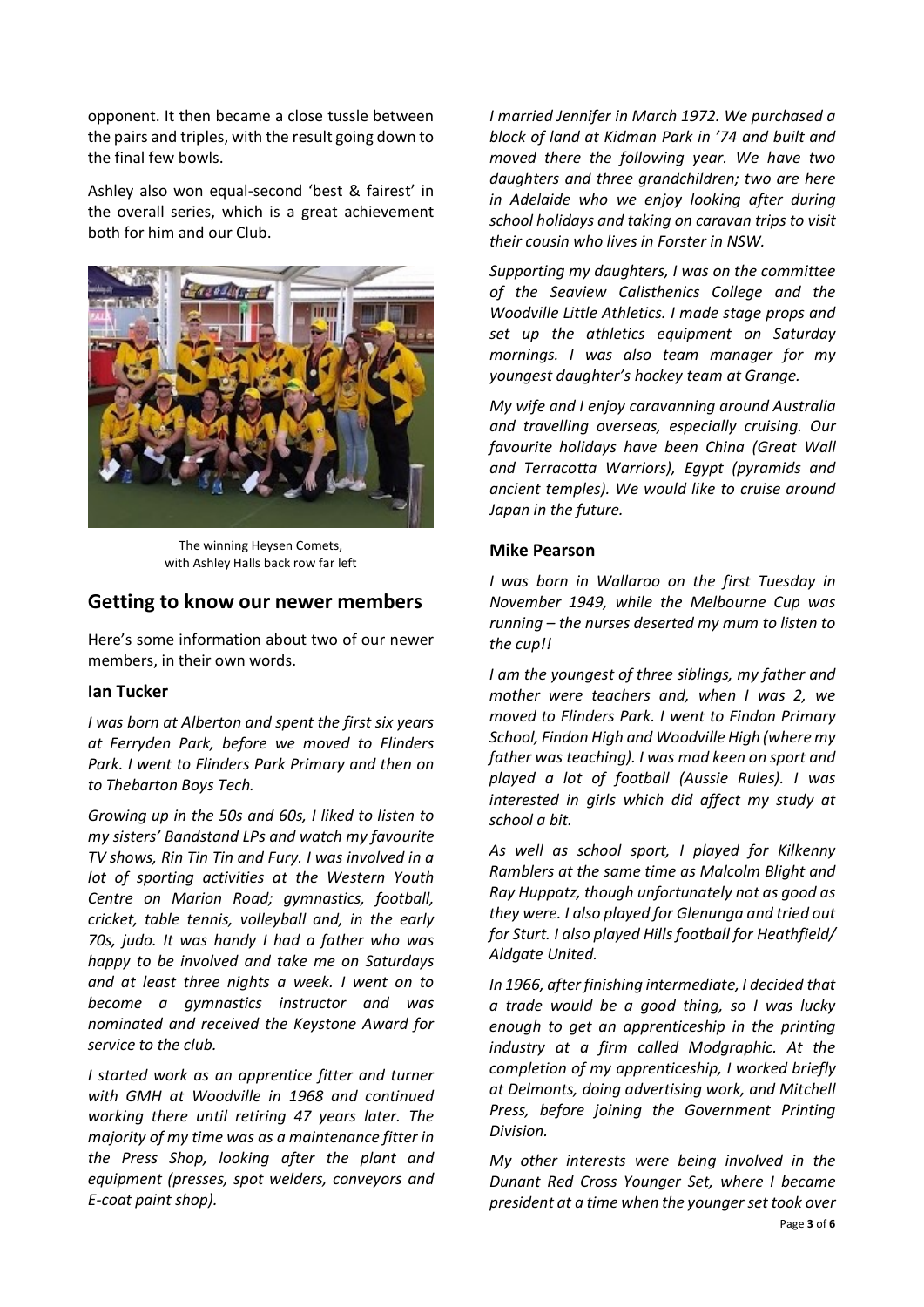*running the Multiplication Disco at the Findon Hotel. I enjoyed going to dances, including at the Findon Hotel, where I met my future wife, Gail. We married in September 1973 and have lived in Novar Gardens since. I have two children, Luke and Courtney and, at this stage, five grandchildren.*



*In about 1987, my wife suggested I play social bowls with three friends (one being Roger Kimber). I have not stopped since, starting at Novar Gardens, then Somerton, Lockleys and Holdfast Bay and now back at Lockleys. I am also a mad keen Adelaide Crows supporter and watch and go to all their matches at Adelaide Oval when I can.*

*My wife and I have travelled extensively, visiting England, Scotland and Ireland; Europe; Southeast Asia; the Mediterranean; Canada, Alaska and the east coast of America; Hong Kong and China; Singapore; South Africa; and Egypt. Next year we're going to Spain, Portugal and Morocco. One place on our bucket list is Japan, where we're planning to go in the next couple of years.*

## **Social events**

A reminder of three upcoming events:

- 9.30 am Tuesday 18 September **Fashion Parade** at the Club (see Lyn Nixon or Margaret Collins for details)
- 6pm Friday 21 September **'fish night'** at the Club – names on the flyer at the Club or see Bill Green ASAP
- 5-6.30pm Friday 28 September final preseason practice session and **Vili's 'pie and chips night'** at the Club – names on the flyer at the Club

## **Grants and sponsorship**

Still hoping for success with our grant applications, with further applications submitted recently to the Federal Department of Social Services (for volunteers) and the Office for Recreation and Sport.

Sponsorship for this season is now >\$19K in cash and product, with the most recent being Premier Home Loans, courtesy of Theo Katsivas. We're planning to have new sponsorship signs in place – primarily in the shelter sheds adjoining the greens – by the start of the pennant season.

Please note also that the Lockleys Hotel has agreed to continue its generous offer of a 20% discount on meals from its à la carte menu on Mondays, Tuesdays, Wednesdays and Thursdays, on production of a Lockleys Bowling Club membership card for 2018-19. If you're interested in this offer (which becomes effective from Monday 17 September), please see the Secretary for a card.

## **Our volunteers**

In our last edition, we featured the work of the *Gardening group*. Another group, working 'behind the scenes' to ensure the efficient day-to-day running of our Club, is the *Cleaning group*.

This group cleans the Club house each Friday morning on a roster basis, comprising four teams each of four volunteers. The teams are:

**Team A**. Brian Teakle, Shirley Tink, Bill Balter and Matthew Mandica.

**Team B**. Mel Recchi, Heather Penglis, John Pain and Gianni Chirico.

**Team C**. John Fitzgerald, Lester Todd, Gladys Barratt and Graham Beck.

**Team D**. Ian Hodder, Chris Schumacher, Des Schumacher and Ian Tucker.

Many thanks to these Club members for their much-appreciated contribution in keeping our Club house clean and tidy (and saving the Club considerable \$ in lieu of a commercial cleaning service).

## **Our sponsors**

In continuing to recognise the importance of our sponsors, here's some information about **Peter Elberg Funerals**, a major sponsor of our Club.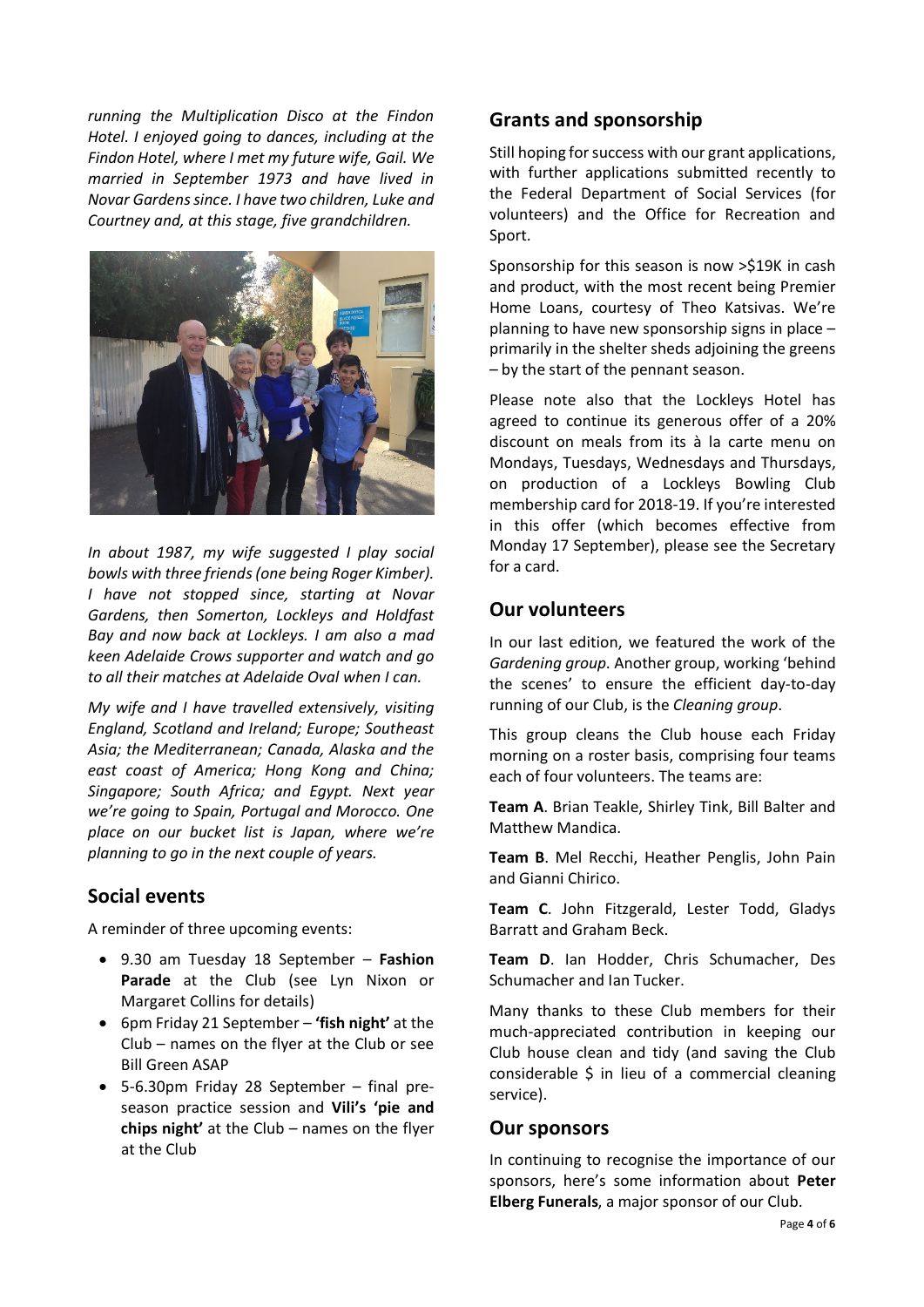#### **'A leading light of the community.**

Peter Elberg is a highly-regarded leader of the South Australian funeral industry. He has been a funeral professional for over 60 years, after emigrating from Holland in 1959. Throughout his career, Peter has been actively involved in a variety of community activities and, in 2010, was awarded the Order of Australia medal in recognition of his commitment to the community and fundraising for cancer research.

Peter Elberg Funerals is very much a family company. Peter, together with sons Damien and Mark, leads an ever-growing business, committed to excellence, individual care and absolute integrity.

#### **New developments in service**

In Australia's diverse society, there is no such thing as a 'typical' funeral. Each is unique according to cultural beliefs and traditions, the specific wishes a loved one may have stipulated, and the personal requests of the family.

As the Australian community becomes more secular there has been a substantial increase in cremation numbers. We do not see this as a diminishing of service, more so an opportunity for bereaved families to customise their options.

#### **Recent refurbishments**

The original Peter Elberg Funerals building, completed in 1988, has recently been extended with a new, state-of-the-art chapel and function centre. The centrepiece of the new chapel boasts an impressive indoor waterfall, constructed of Kanmantoo Bluestone quarried from the Adelaide Hills. This feature provides a tranquil and soothing ambience for mourners.



The remainder of 2018 will see refurbishment of the original chapel. On completion, the facility at 280 Grange Road Flinders Park, will boast two entirely separate chapel and function areas, catering for multiple services each day of up to 500 mourners per service.

For further information, please contact Peter Elberg Funerals on 8234 1266 or via email at [assist@peterelbergfunerals.com.au](mailto:assist@peterelbergfunerals.com.au)

## **Calendar for September**

- Friday 14 September 12.30pm social bowls; 4pm pennant practice
- Saturday 15 September trial v Walkerville at Walkerville
- Tuesday 18 September 9.30am Fashion Parade and Accessories event
- Wednesday 19 September trial v Walkerville at Lockleys
- Thursday 20 September trial v Ascot Park at Lockleys
- Friday 21 September 12.30pm social bowls; 4pm pennant practice
- Saturday 22 September trial v Somerton at Somerton
- Wednesday 26 September trial v Toorak Burnside at Lockleys
- Thursday 27 September trial v Holdfast at Lockleys
- Friday 28 September 12.30pm social bowls + 5-6.30pm pennant practice session, followed by Vili's pie/pastie & chips night
- Saturday 29 September AFL grand final (and no trial games)
- Sunday 30 September 10am Night Owls practice session

# **Calendar for October 2018**

- Wednesday 3 October trial v Hawthorn at Lockleys
- Thursday 4 October trial v Hawthorn at Lockleys
- Friday 5 October 12.30pm social bowls; 4pm pennant practice
- Saturday 6 October pennants round 1
- Sunday 7 October 10am Night Owls practice session
- Tuesday 9 October 7pm Night Owls
- Wednesday 10 October pennants round 1; Night Owls that evening
- Thursday 11 October pennants round 1
- Friday 12 October 12.30pm social bowls; 4pm pennant practice